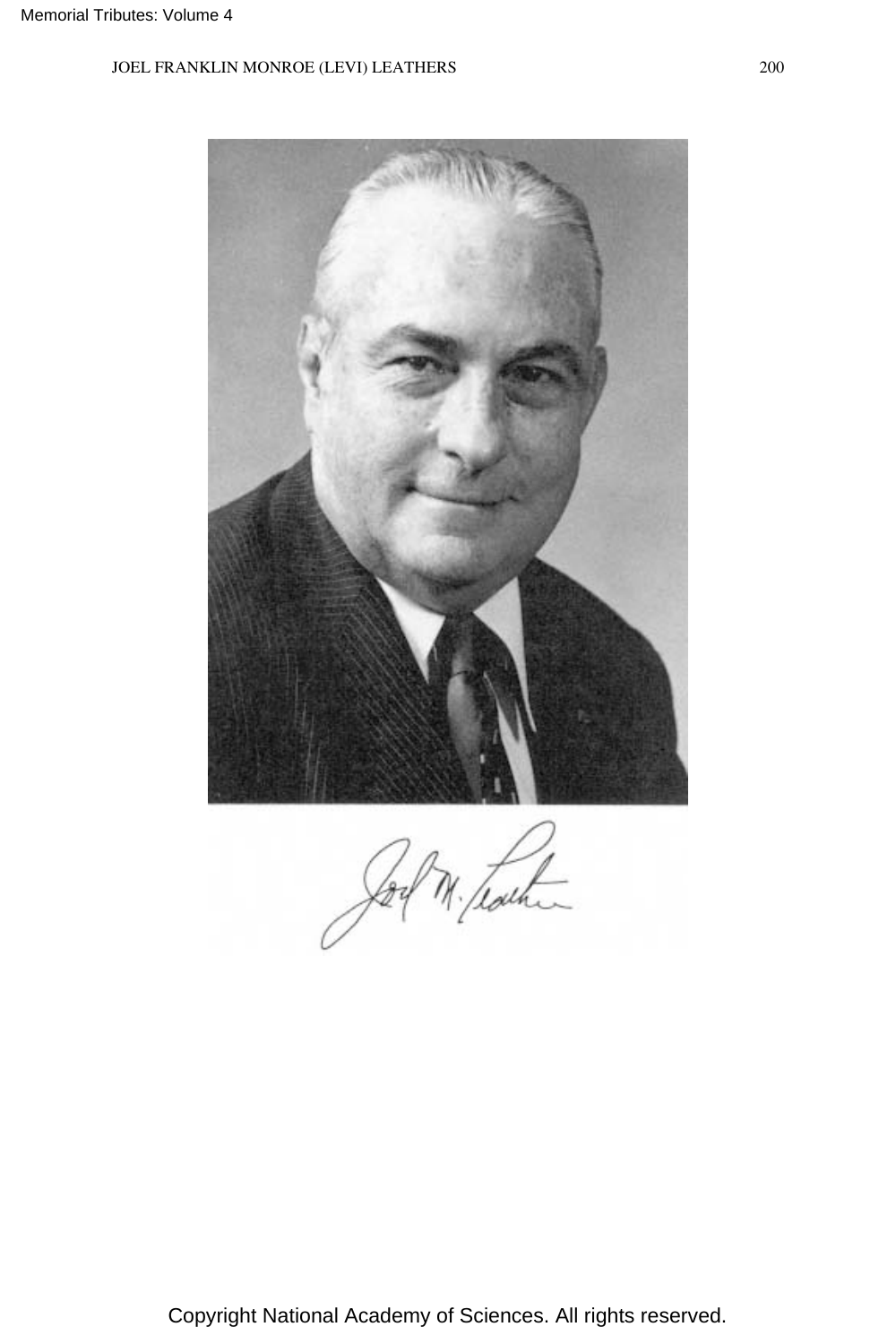# **Joel Franklin Monroe (Levi) Leathers**

#### 1920-1987

By Raymond F. Boyer with assistance from numerous others

Joel Franklin Monroe (Levi) Leathers, considered to be among the world's outstanding process engineers as well as a great innovator in research, pilot plant, production, and management, died June 1, 1987, at the age of sixty-seven. Levi Leathers spent his entire career with Dow Chemical Company, where in 1941 he began as a second-class oiler in the power house of the old Texas Division and in 1976 was named vice-president of Manufacturing and Engineering Technology, assuming worldwide responsibility for ensuring the coordinated development and use of Dow's most advanced manufacturing and engineering capabilities. As he is described affectionately, Levi Leathers was the genuine article, a bear of a man whose accomplishments loomed larger than life and whose brilliant mind led to major improvements in Dow's manufacturing operations. As Levi liked to say, "If it doesn't work, there is a reason why. If it does work, there is a way to make it work better."

Born and raised in Guy's Store, Texas, Levi received his B.S. in chemistry in 1941 from Sam Houston State University, Huntsville. He then joined Dow in the Power Department of the Texas Division in Freeport, Texas, and later that year transferred to Dow's Central Laboratory at Freeport as a control chemist. Between 1943 and 1945 he worked in several Texas Division laboratories as a chemist, and from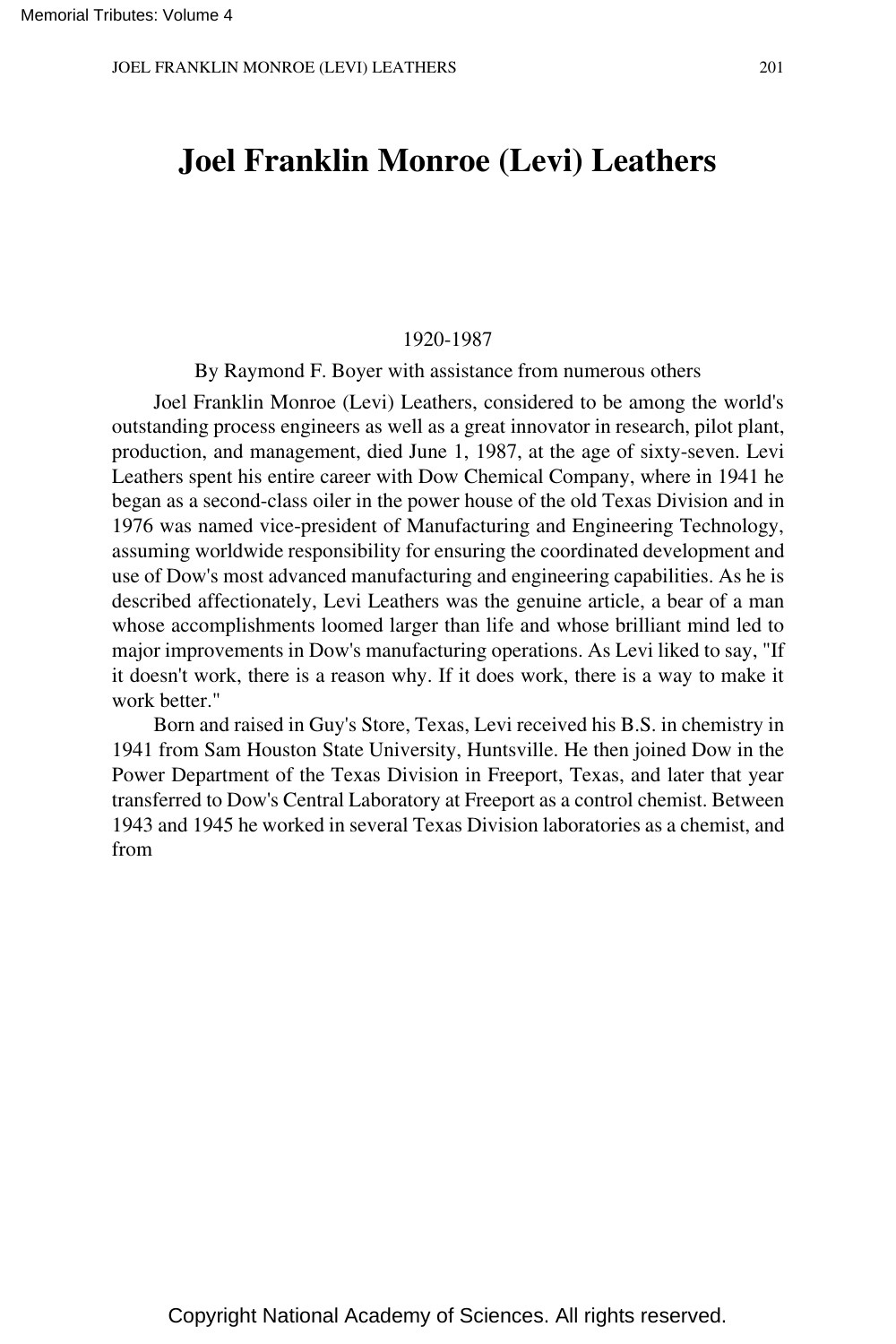1945 to 1947 he held a variety of Texas Division technical management positions including project leader, assistant plant superintendent, and assistant laboratory director. Continuing on at the Texas Division, Levi was named director of the Organic Pilot Plant Laboratory in 1954, director of Research and Development in 1961, and general manager of the Texas Division in 1966.

Then, as it is said, Texas wasn't big enough to hold Levi. He became director of operations for Dow Chemical U.S.A. in 1968, a Dow Company vicepresident in 1970, a member of the board of directors in 1971, and executive vice-president of Dow U.S.A. in 1971.

In 1978 Levi was elected to the National Academy of Engineering for his "leadership in large-scale chemical processes which advanced the U.S. chemical industry into a world leadership position." He was also a member of the American Chemical Society, American Institute of Chemical Engineers, Society of Chemical Industry American Section, and Technology Assessment Advisory Council of the Office of Technology Assessment. In 1972 he was presented an honorary doctor of engineering degree from Michigan Technological University, Houghton, Michigan, and in 1977 a Distinguished Alumnus Award from Sam Houston State University.

He served as a member of the boards of directors of Cordis Dow Corporation of Miami, Florida, a Dow associated company; the Missouri Pacific Railroad Company of St. Louis, Missouri; and the Magma Power Company of Los Angeles, California. A. L. Johnson, president of Magma, recalls Levi's broad range of concerns for chemical engineering and power generation. Before Levi served on the board of directors of the power company, which was located in the Imperial Valley of California, hot brine (with 200 parts per million of dissolved salts) was pumped from the earth and flash evaporated to produce steam for power. Levi was especially challenged by the attendant corrosion problems, and Johnson considered Levi a tremendous technical asset to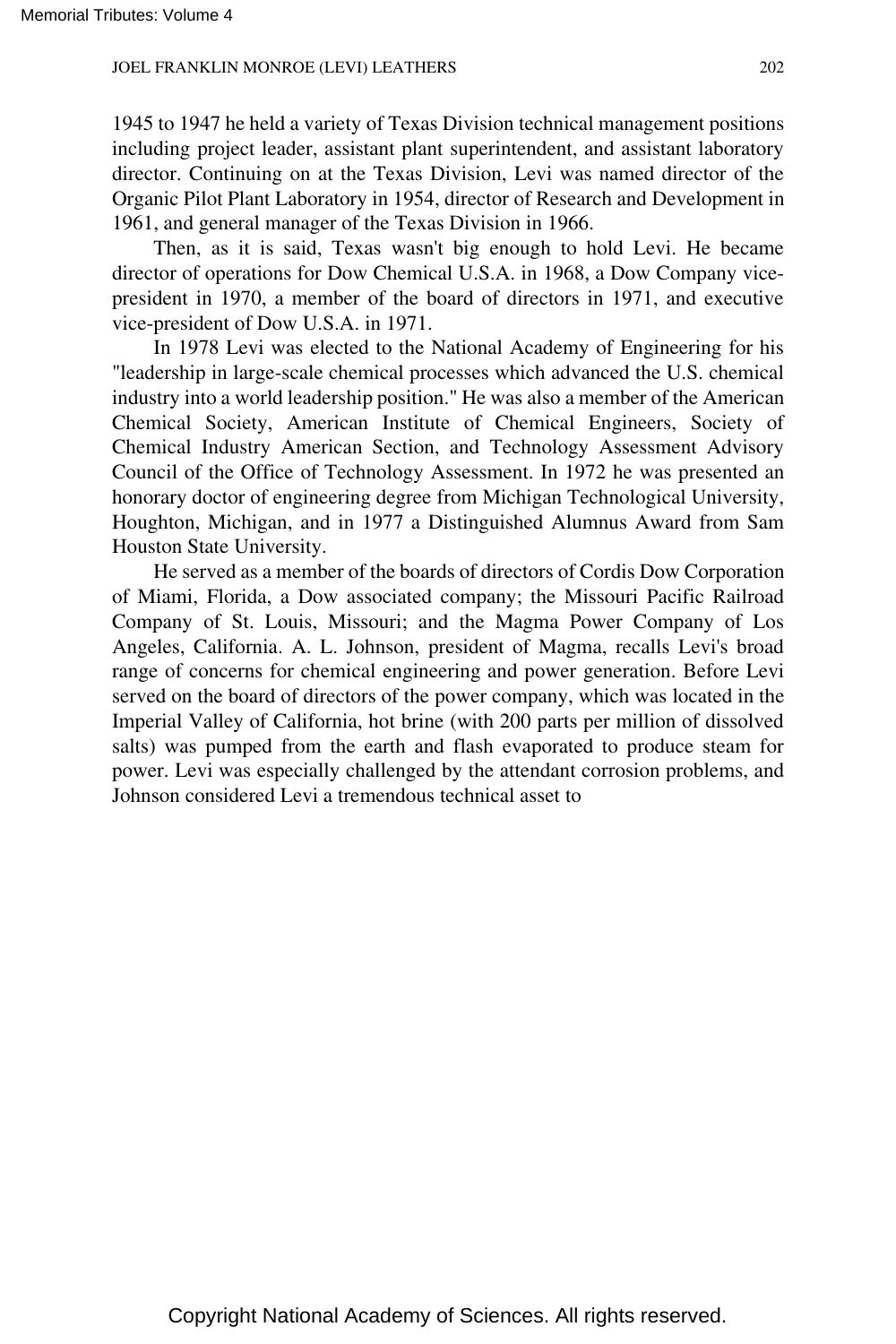Magma's operations. One of their power plants is named "The J. M. Leathers Plant."

During the period 1959 to 1977, Levi was the inventor or co-inventor for eight U.S. process or apparatus patents assigned to the Dow Chemical Company. He always longed for the Texas-size challenge. When it came, he was ready. In 1973 he took on the energy crisis with his war on British thermal units. Under his leadership, Dow technology not only survived the crisis but also emerged leaner and more competitive.

Fellow board member H. D. Doan, a grandson of H. H. Dow and former president of Dow Chemical, knew Levi for over thirty years and described Levi as the most dedicated man he had ever met. He noted that we are all better off if we believe in something bigger than we are—religion or country or home. He said, for Levi it was Dow. Levi loved his wife, Katie, and his children. He also loved Dow. He had an instinctive rapport with people who put Dow above themselves. That was a requirement—and he did not think that was very complicated.

It is Dow's strategy to be the best in commodity chemicals and to add to that base several specialty lines. That strategy is proclaimed at the top, but it is in reality a reflection of Levi's leadership in process work that allowed others to adopt it. It also was Levi and Ben Branch, retired head of Dow International and president of Dow Chemical Company, who pushed that process work all over the world so that today that strategy is working. That can remain a lesson for us today. It is always genius down below that makes strategy possible—not the other way around. And genius does not care who gets the credit—as long as the work gets done. And that was Levi.

However, a retired engineer who worked closely with Levi at the time when he was general manager of the Texas Division remembers his outstanding characteristic as "a lasting concern for people." Levi realized that personnel in a large industrial organization might have personal problems related to work, home, or individual traits, problems that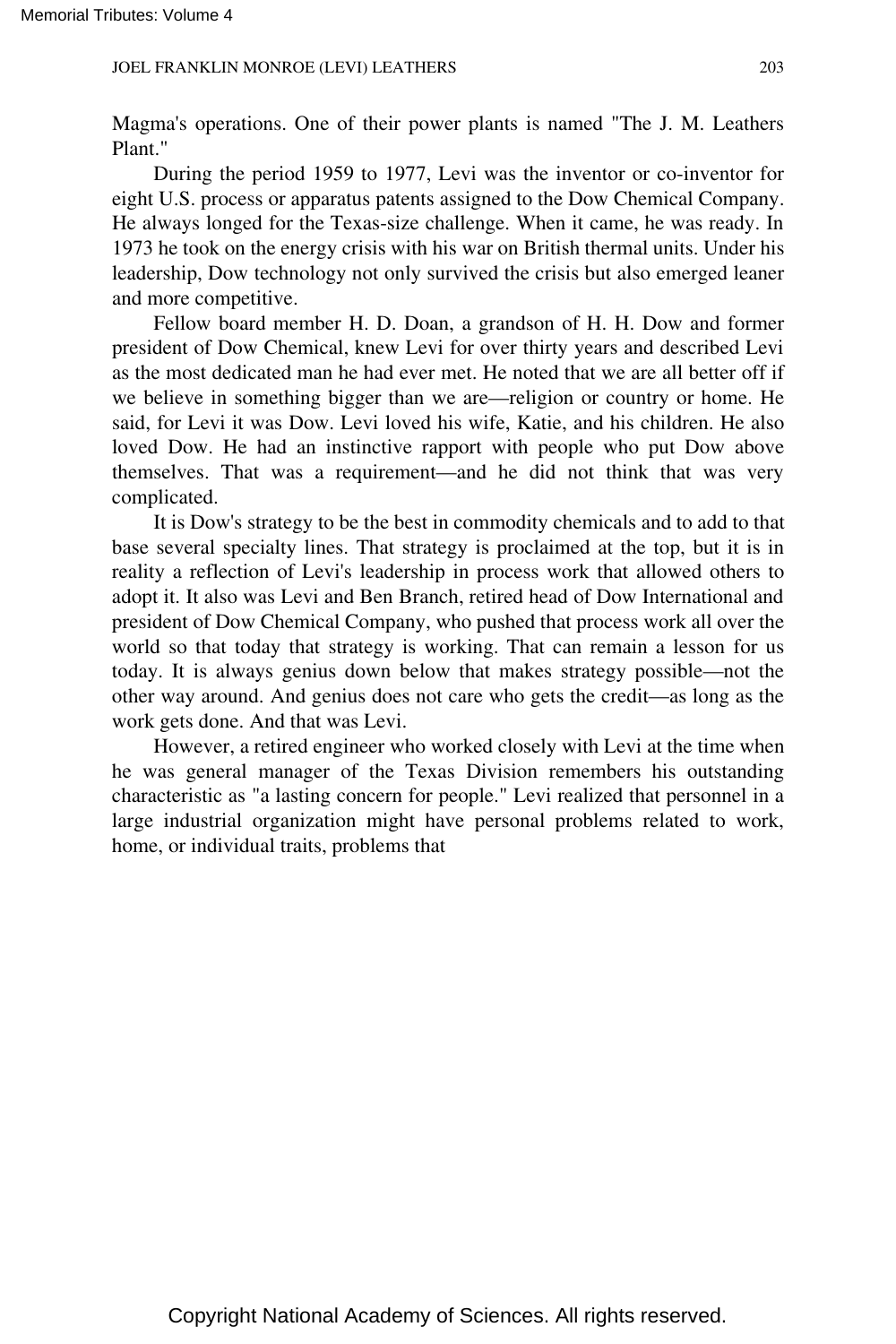were counterproductive. This engineer recalled that Levi had a special ability to sense the existence of such problems and would encourage such an individual to talk. He always warned the person seeking his advice that ''I can do one of three things: I can help, or I can't help, but I can certainly sympathize.''

His colleagues recall his zest for life and friends, which often became apparent at dinner meetings, during business trips, or at other group occasions when he eventually would lead the group in singing, with or without piano accompaniment. Among his favorites were "The Yellow Rose of Texas," "Release Me," and others of that vintage and genre. Life was never dull with Levi around, whether in work or play. He was tough, but he had a heart much bigger than his tough exterior. He did "good" in the best and most real sense of the word.